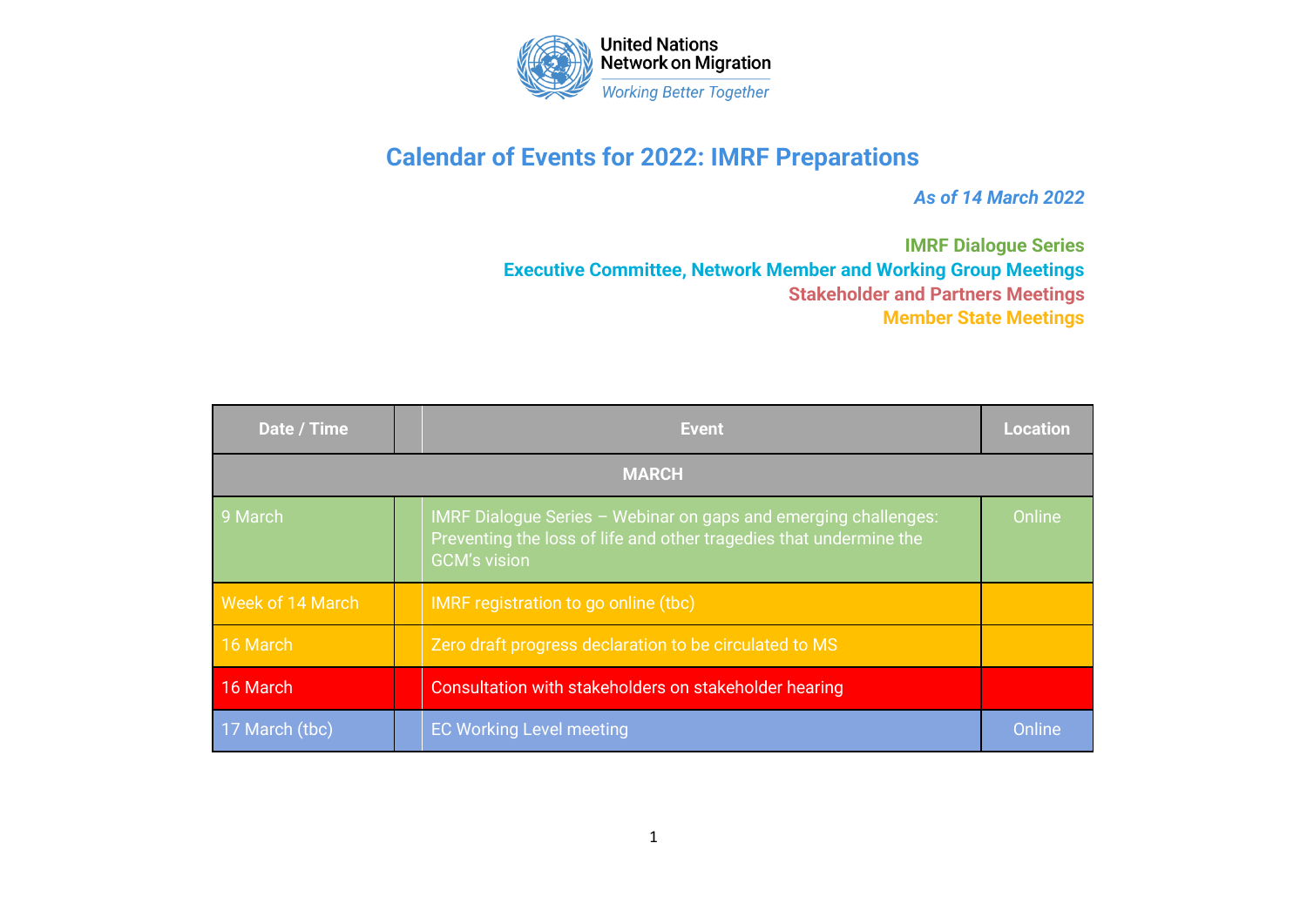

## United Nations<br>Network on Migration **Working Better Together**

| 22 March $10AM -$<br>1PM                     |  | First round of informal consultations                                                                                                                                           | <b>Trusteeship</b> |  |
|----------------------------------------------|--|---------------------------------------------------------------------------------------------------------------------------------------------------------------------------------|--------------------|--|
| 23 March 10AM-<br>1PM                        |  | Briefing for Geneva-based on the Progress Declaration                                                                                                                           | <b>Virtual</b>     |  |
| 23 March                                     |  | IMRF Dialogue Series - Webinar on gaps and emerging challenges:<br>Whole of Society Approach: Government-Civil Society Partnerships on<br>Alternatives to Immigration Detention | Online             |  |
| 28-29 March*<br>$10AM - 1PM$<br>$+3PM - 6PM$ |  | Second round of informal consultations - first reading                                                                                                                          | Online             |  |
| 29 March<br>6PM                              |  | Deadline to submit written comments on the zero draft                                                                                                                           |                    |  |
| <b>APRIL</b>                                 |  |                                                                                                                                                                                 |                    |  |
| 4-5 April (TBC)                              |  | Briefing for Geneva-based delegates on the Progress Declaration                                                                                                                 | <b>GVA</b>         |  |
| 6 April                                      |  | IMRF Dialogue Series - Webinar on gaps and emerging challenges:<br>Youth-led innovation: How are youth making positive changes for<br>migrants?                                 | Online             |  |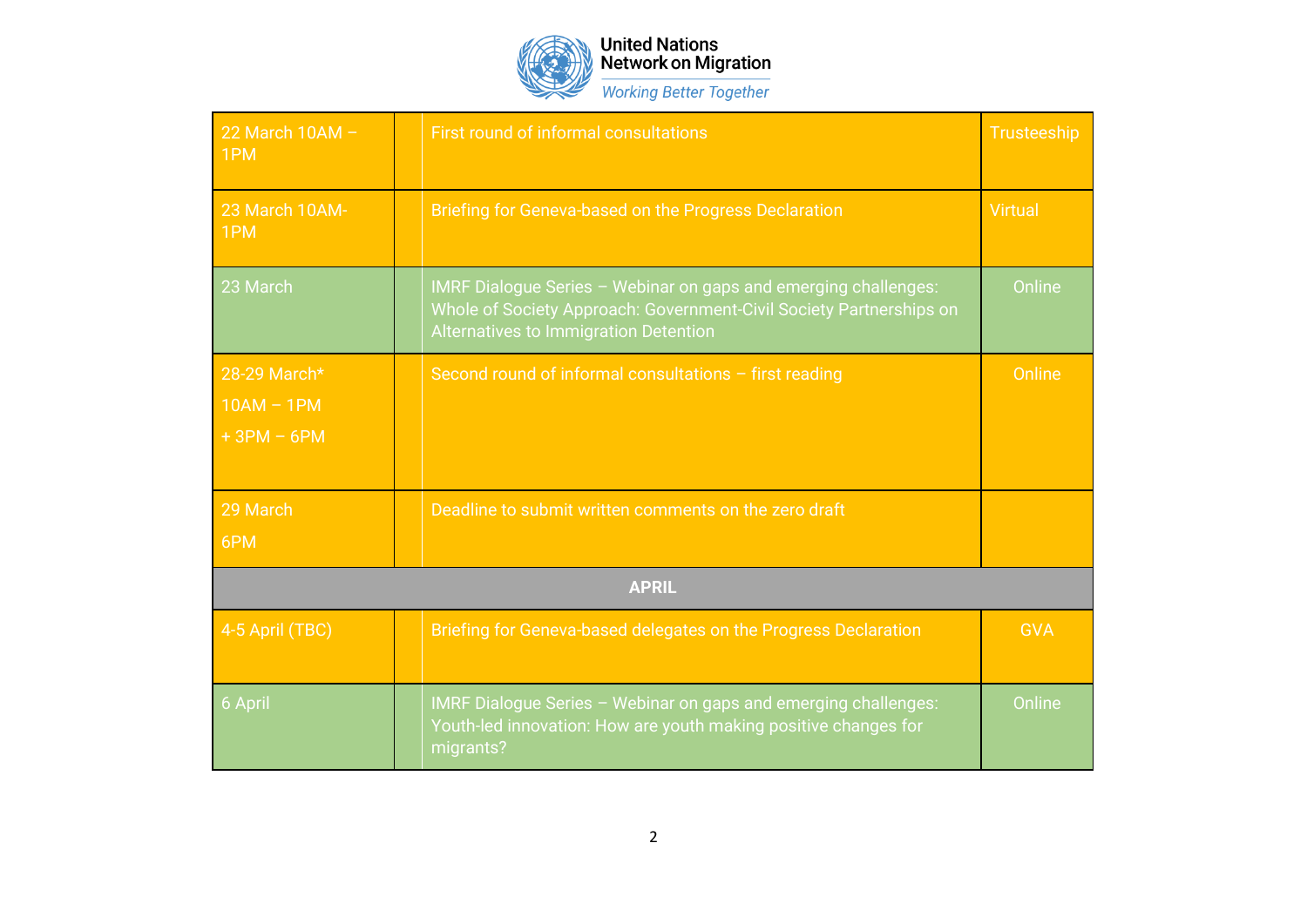

United Nations<br>Network on Migration **Working Better Together** 

| 7-8 April* 10AM -<br>1PM                     |  | Third round of informal consultations $-$ second reading                                                                                                                     |                |
|----------------------------------------------|--|------------------------------------------------------------------------------------------------------------------------------------------------------------------------------|----------------|
| $+3PM - 6PM$                                 |  |                                                                                                                                                                              |                |
| 14 April (tbc)                               |  | <b>EC Working Level meeting</b>                                                                                                                                              | Online         |
| 15 April                                     |  | Official Holiday - Good Friday                                                                                                                                               | Geneva         |
| 18 April                                     |  | Official Holiday - Easter Monday                                                                                                                                             | Geneva         |
| 18-19 April*<br>$10AM - 1PM$<br>$+3PM - 6PM$ |  | Fourth round of informal consultations $-$ third reading                                                                                                                     | <b>GA Hall</b> |
| 20 April<br>$8AM - 11AM$                     |  | Second townhall briefing for stakeholders on the Progress Declaration                                                                                                        | <b>Virtual</b> |
| 25 April, 10AM -<br>1PM                      |  | Briefing for Geneva-based delegates on the Progress Declaration                                                                                                              | <b>Virtual</b> |
| Week of 25 April TBD                         |  | <b>Informal informals if needed TBD</b>                                                                                                                                      |                |
| 27 April                                     |  | IMRF Dialogue Series - Webinar on gaps and emerging challenges:<br>Promoting inclusive societies and ensuring the inclusion of migrants in<br>COVID-19 response and recovery | Online         |
| <b>MAY</b>                                   |  |                                                                                                                                                                              |                |